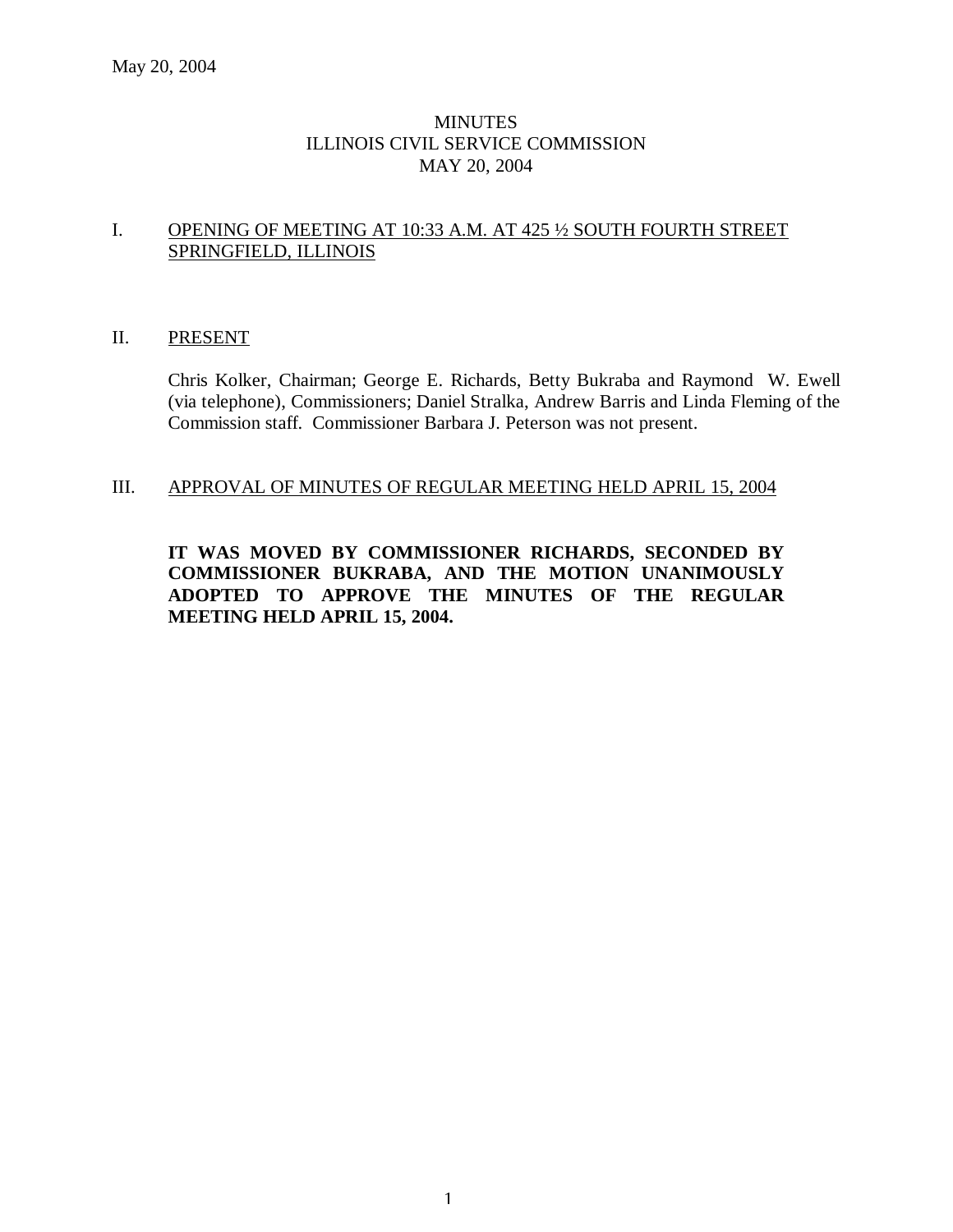# A. Report on Exempt Positions

|                                          | Total            | Number of Exempt |
|------------------------------------------|------------------|------------------|
| <u>Agency</u>                            | <b>Employees</b> | Positions        |
|                                          |                  |                  |
|                                          |                  |                  |
|                                          |                  |                  |
|                                          |                  |                  |
| Central Management Services 1,227 80     |                  |                  |
|                                          |                  |                  |
|                                          |                  |                  |
|                                          |                  |                  |
|                                          |                  |                  |
|                                          |                  |                  |
| Developmental Disabilities Council 14 1  |                  |                  |
|                                          |                  |                  |
|                                          |                  |                  |
| Employment Security  1,939  25           |                  |                  |
| Environmental Protect. Agency  1,137  12 |                  |                  |
|                                          |                  |                  |
|                                          |                  |                  |
|                                          |                  |                  |
|                                          |                  |                  |
|                                          |                  |                  |
|                                          |                  |                  |
|                                          |                  |                  |
|                                          |                  |                  |
|                                          |                  |                  |
|                                          |                  |                  |
|                                          |                  |                  |
|                                          |                  |                  |
|                                          |                  |                  |
|                                          |                  |                  |
|                                          |                  |                  |
|                                          |                  |                  |
|                                          |                  |                  |
|                                          |                  |                  |
|                                          |                  |                  |
|                                          |                  |                  |
|                                          |                  |                  |
|                                          |                  |                  |
|                                          |                  |                  |
|                                          |                  |                  |
|                                          |                  |                  |
|                                          |                  |                  |
|                                          |                  |                  |
|                                          |                  |                  |
|                                          |                  |                  |
|                                          |                  |                  |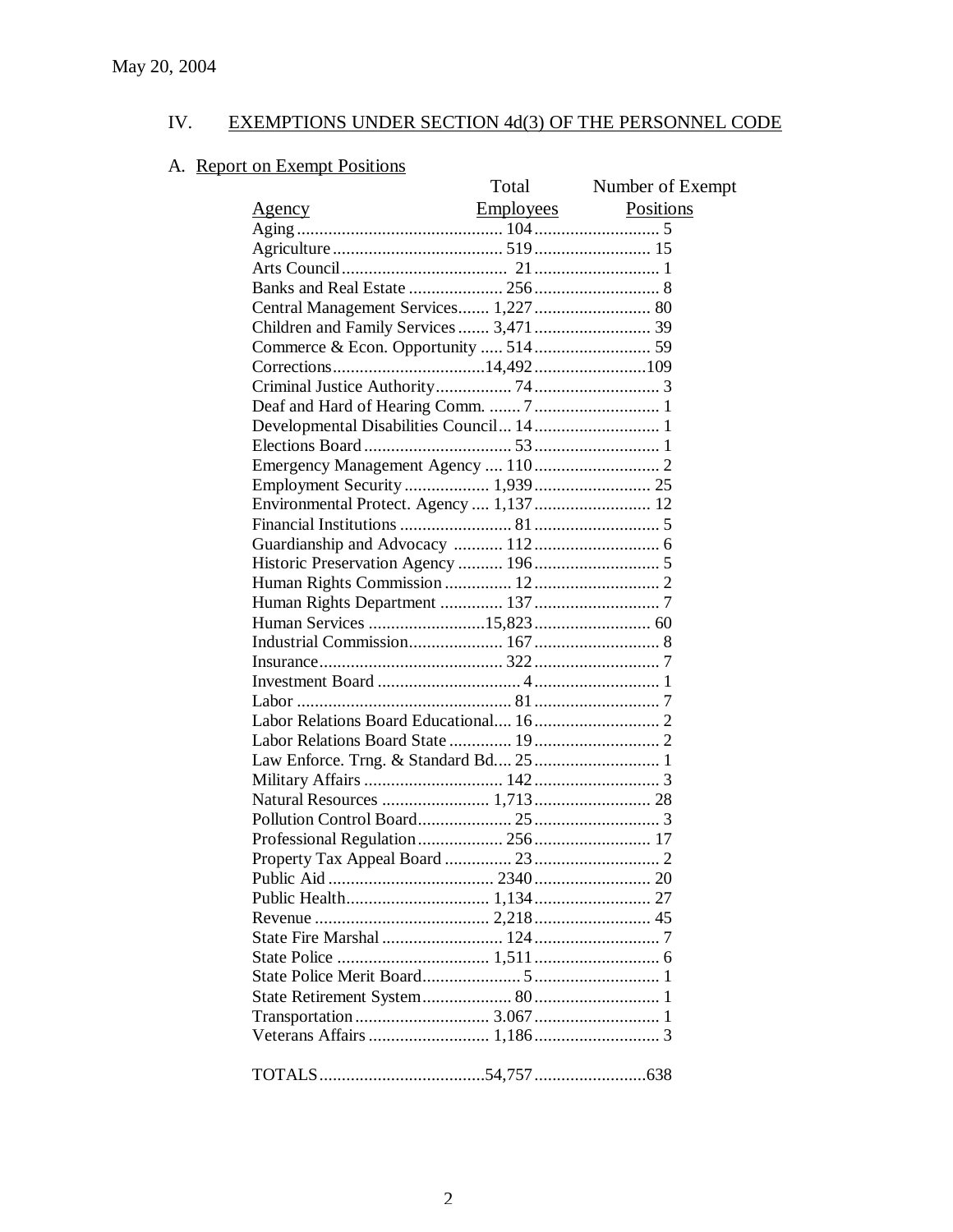?? Executive Director Daniel Stralka informed the Commission a discrepancy was discovered in the Report on Exempt Positions. Due to a programming parameter, the report did not reflect 8 additional exempt positions. That is being corrected for next month's report. This discrepancy was uncovered after a spot check of the Commission's current exempt position records found them deficient. Assistant Director Andrew Barris is in the process of auditing and upgrading this record-keeping system.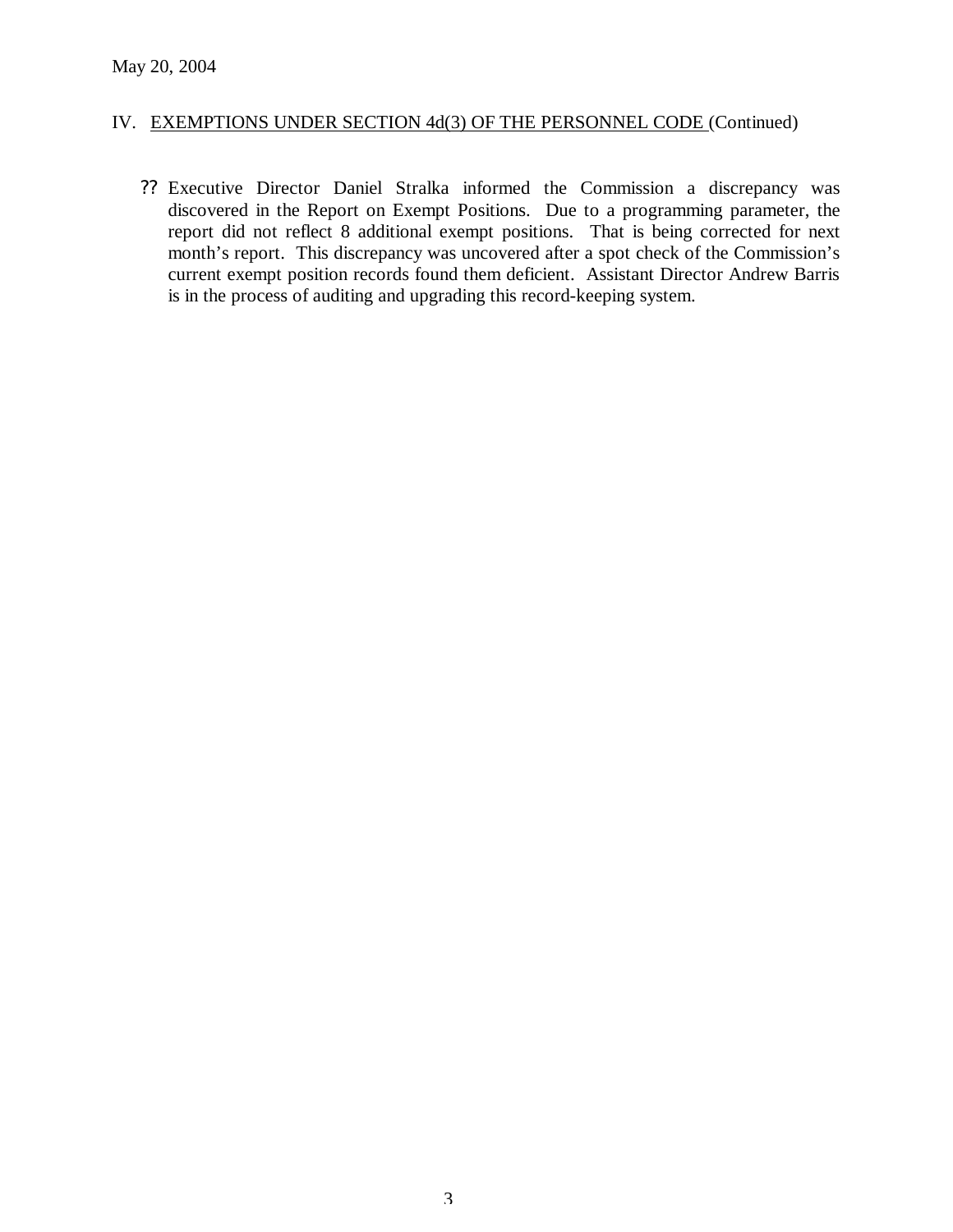- B. Governing Rule Jurisdiction B Exemptions
	- a) Before a position shall qualify for exemption from Jurisdiction B under Section 4d(3) of the Personnel Code, the position shall be directly responsible to:
		- 1. The Governor, or
		- 2. A departmental director or assistant director appointed by the Governor, or
		- 3. A board or commission appointed by the Governor, or
		- 4. The head of an agency created by Executive Order, or the director or assistant director of an agency carrying out statutory powers, whose offices are created by the Governor subject to legislative veto under Article V, Section 11, of the Constitution of 1970, which agency head, director, or assistant director may themselves be subject to exemption under Section 4d(3), or
		- 5. In an agency having a statutory assistant director, a deputy director exercising full line authority under the director for all operating entities of the agency, provided the statutory role of assistant director is vacant or is assigned clearly distinct and separate duties from the deputy director and as a colleague to him, or
		- 6. A line position organizationally located between the director and/or assistant director and a subordinate statutorily exempt position(s), provided the position proposed for exemption has line authority over the statutory exempt position(s), or
		- 7. The elected head of an independent agency in the executive, legislative, or judicial branch of government.
	- b) If a position meets the above criterion, it must, in addition, be responsible for one or more of the following before it shall be approved as exempt:
		- 1. Directs programs defined by statute and/or departmental, board, or commission policy or possess significant authority when acting in the capacity of a director of programs to bind the agency.
		- 2. Makes decisions in exercising principal responsibility for the determination or execution of policy which fix objectives or state the principles to control action toward operating objectives of one or more divisions, such decisions being subject to review or reversal only by the director, assistant director, board or commission.
		- 3. Participates in the planning and programming of departmental, board, or commission activities, integrating the plans and projections of related divisions, and the scheduling of projected work programs of those agencies.
		- 4. Makes decisions in exercising principal responsibility for the determination or execution of policy which fix objectives or state the principles to control action toward operating objectives of one or more divisions, such decisions being subject to review or reversal only by the director, assistant director, board or commission.
		- 5. Participates in the planning and programming of departmental, board, or commission activities, integrating the plans and projections of related divisions, and the scheduling of projected work programs of those agencies.

\*\*\*\*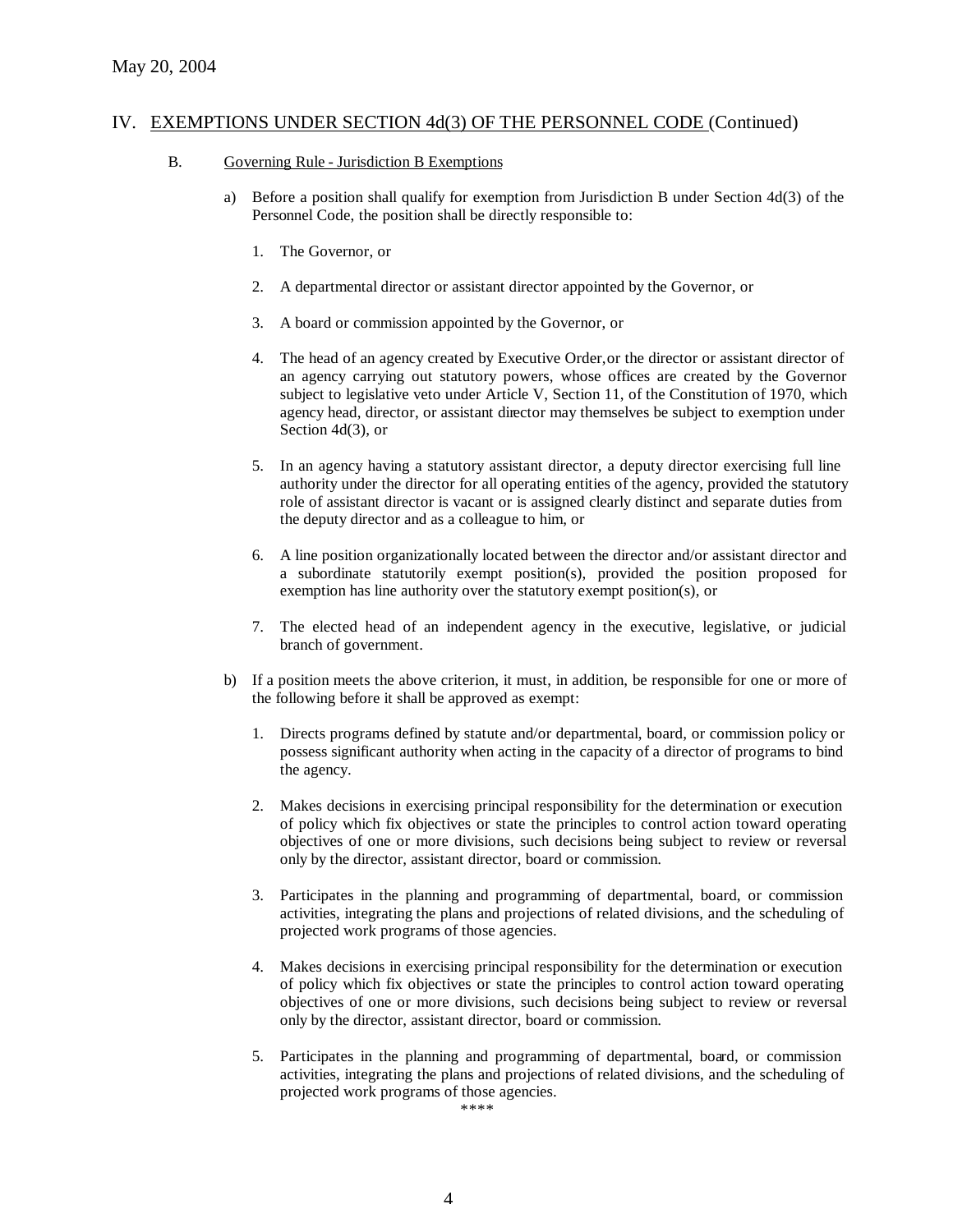- ?? Assistant Executive Director Andrew Barris stated that the Commission staff had met with representatives from the Department of Revenue regarding Items C<sub>1</sub>C<sub>4</sub> on the Proposed Action List. After discussing the nature of the four (4) positions with the representatives, the staff determined that Items C2-C3 met both the reporting requirements and the policy-making requirements of Rule 11. Barris stated that in regard to Items C1 and C4 there appeared to be some overlap in the policy making duties with Items C2-C3. These positions were continued until the June 17, 2004 meeting for further investigation into the positions' policy-making responsibilities.
- ?? Barris stated that Items D and E were also continued until the June 17, 2004 meeting because several questions regarding the policy-making responsibilities of the positions were still unanswered by CMS.
- ?? Barris stated that the Commission staff had questions regarding the policy-making responsibilities of Item F. The staff spoke with Jim Shepanus at the Department of Agriculture at which time Shepanus stated the position would be in charge of negotiating and entering into all contracts as they relate to the use of buildings for agricultural events at the Illinois State Fair. For this reason, the staff recommended that the position met the
- ?? Barris stated that the Commission staff had questions about the policy-making responsibilities of Item G – specifically, if there was overlap with other agencies implementing educational programs. Director Stralka spoke with Dawn DeFraities regarding the position. It was represented to Stralka that this position would be in charge of establishing education policy for the State and would report directly to the Director of CMS and most likely the Governor. For this reason, the staff recommended that the position met the policy-making requirements of Rule 11.
- ?? Barris stated that the Commission staff had questions regarding the potential overlap of policy-making responsibilities of Item I with other positions at CMS that had recently been made exempt. Barris was informed by CMS that this position was the "point-man" for all new construction throughout the State for all agencies, boards and commissions and the overlap with other positions regarding space allocation was minimal throughout. For this reason, the staff recommended that the position met the policymaking requirements of Rule 11.
- ?? Regarding Item J, Jim Reinhart from the Department of Corrections represented to Barris that the position was in charge of School District #428 in its entirety. For this reason, the staff recommended that the position met the policy-making requirements of Rule 11.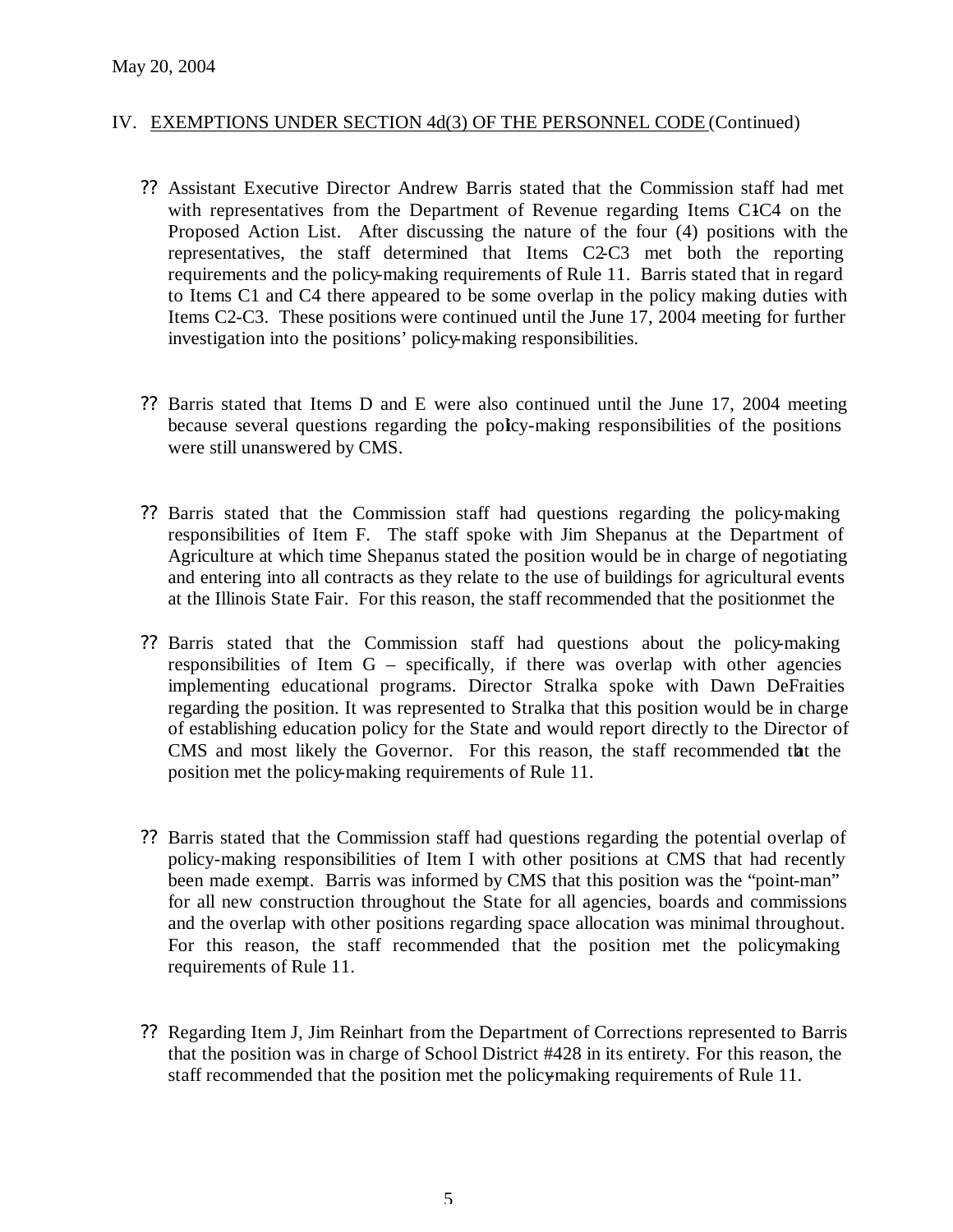?? Assistant Executive Director Barris advised the Commission that the reason for the staff recommendation against a 4d(3) exemption for Agenda Item L submitted by the Department of Human Services (DHS) was that the position did not meet the reporting criteria as set forth in Rule 11. The Department of Central Management Services withheld its recommendation from this position as well.

# **IT WAS MOVED BY COMMISSIONER RICHARDS, SECONDED BY COMMISSIONER BUKRABA AND THE MOTION UNANIMOUSLY ADOPTED TO DENY, CONTINUE OR APPROVE THE REQUESTS FOR 4D(3) EXEMPTION FOR THE FOLLOWING POSITIONS IN ACCORDANCE WITH STAFF RECOMMENDATION:**

C. Request for 4d(3) Exemption Denied by the Commission

## **The following 4d(3) request for exemption was denied at the May 20, 2004 meeting:**

| Agency:                 | Department of Human Services        |
|-------------------------|-------------------------------------|
| <b>Position Title:</b>  | Senior Public Service Administrator |
| <b>Position Number:</b> | 37015-10-09-100-00-29               |
| Division:               | <b>Office of Latino Affairs</b>     |
| Incumbent:              | Vacant                              |
| Supervisor:             | Director, Office of Latino Affairs  |
| Location:               | <b>Cook County</b>                  |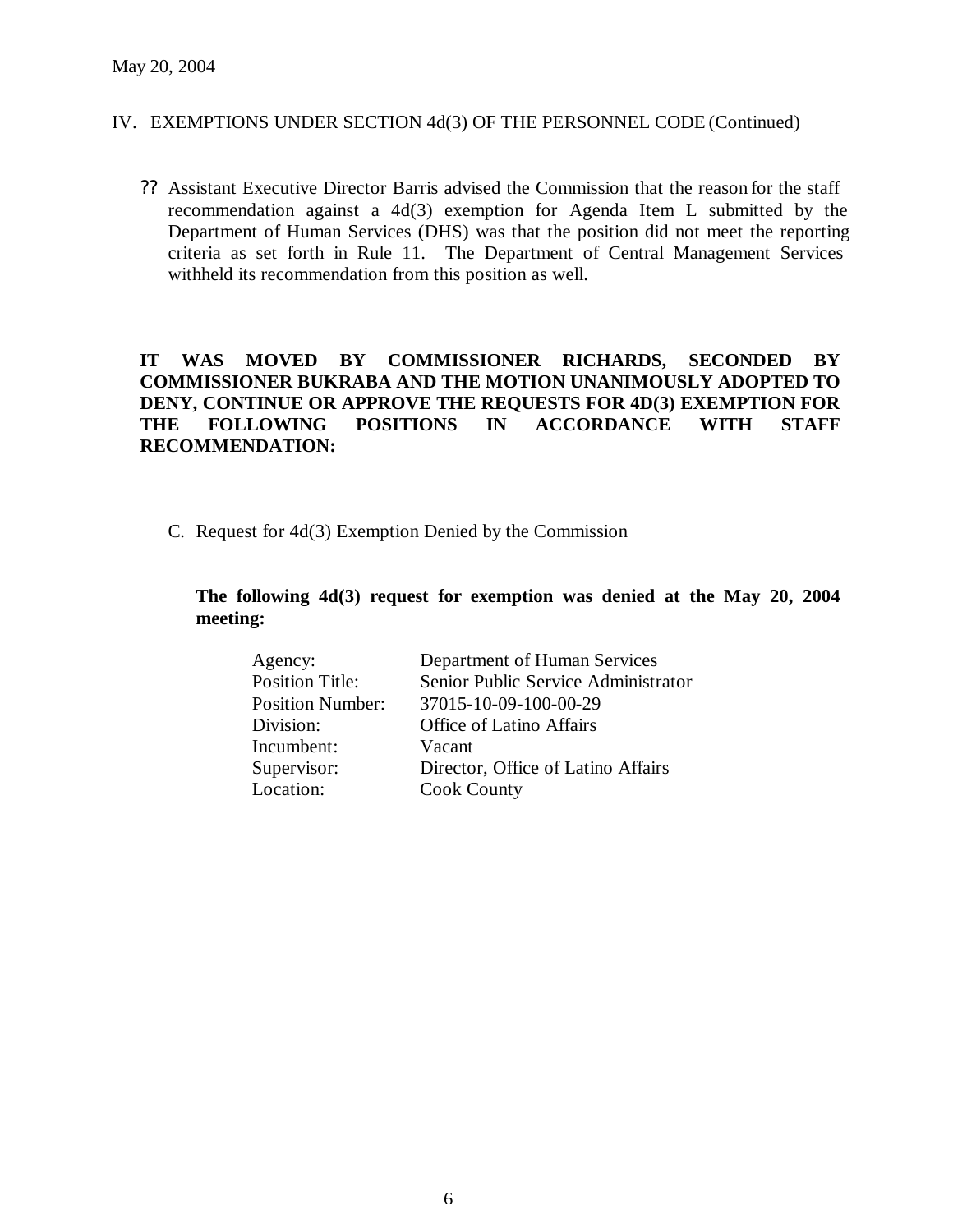# E. Requests for 4d(3) Exemption Continued by the Commission

# **The following 4d(3) requests for exemption were continued at the May 20, 2004 meeting to the June 17, 2004 meeting:**

| Agency:<br><b>Position Title:</b><br><b>Position Number:</b><br>Bureau/Division:<br>Incumbent:<br>Supervisor:<br>Location: | Department of Revenue<br>Senior Public Service Administrator<br>40070-25-07-100-00-01<br>Legal Services – Special Counsel Office<br>John T. Robinson<br><b>General Counsel</b><br><b>Sangamon County</b> |
|----------------------------------------------------------------------------------------------------------------------------|----------------------------------------------------------------------------------------------------------------------------------------------------------------------------------------------------------|
| Agency:                                                                                                                    | Department of Revenue                                                                                                                                                                                    |
| <b>Position Title:</b>                                                                                                     | Senior Public Service Administrator                                                                                                                                                                      |
| <b>Position Number:</b>                                                                                                    | 40070-25-07-210-00-01                                                                                                                                                                                    |
| Bureau/Division:                                                                                                           | Legal Services - Litigation Office                                                                                                                                                                       |
| Incumbent:                                                                                                                 | Paul G. Badanski                                                                                                                                                                                         |
| Supervisor:                                                                                                                | <b>General Counsel</b>                                                                                                                                                                                   |
| Location:                                                                                                                  | <b>Sangamon County</b>                                                                                                                                                                                   |
| Agency:                                                                                                                    | <b>Central Management Services</b>                                                                                                                                                                       |
| <b>Position Title:</b>                                                                                                     | Senior Public Service Administrator                                                                                                                                                                      |
| <b>Position Number:</b>                                                                                                    | 40070-37-33-000-01-02                                                                                                                                                                                    |
| Bureau/Division:                                                                                                           | Bureau of Benefits/Deferred Compensation Div. Mgr.                                                                                                                                                       |
| Incumbent:                                                                                                                 | Vacant                                                                                                                                                                                                   |
| Supervisor:                                                                                                                | Deputy Director of the Bureau of Benefits                                                                                                                                                                |
|                                                                                                                            | SPSA 40070-37-30-000-01-01                                                                                                                                                                               |
| Location:                                                                                                                  | <b>Sangamon County</b>                                                                                                                                                                                   |
|                                                                                                                            |                                                                                                                                                                                                          |
| Agency:                                                                                                                    | <b>Central Management Services</b>                                                                                                                                                                       |
| <b>Position Title:</b>                                                                                                     | Senior Public Service Administrator                                                                                                                                                                      |
| <b>Position Number:</b>                                                                                                    | 40070-37-34-000-01-01                                                                                                                                                                                    |
| Bureau/Division:                                                                                                           | Bureau of Benefits/Benefits Management Div. Mgr.                                                                                                                                                         |
| Incumbent:                                                                                                                 | Vacant                                                                                                                                                                                                   |
| Supervisor:                                                                                                                | Deputy Director of the Bureau of Benefits                                                                                                                                                                |
|                                                                                                                            | SPSA 40070-37-30-000-01-01                                                                                                                                                                               |
| Location:                                                                                                                  | <b>Sangamon County</b>                                                                                                                                                                                   |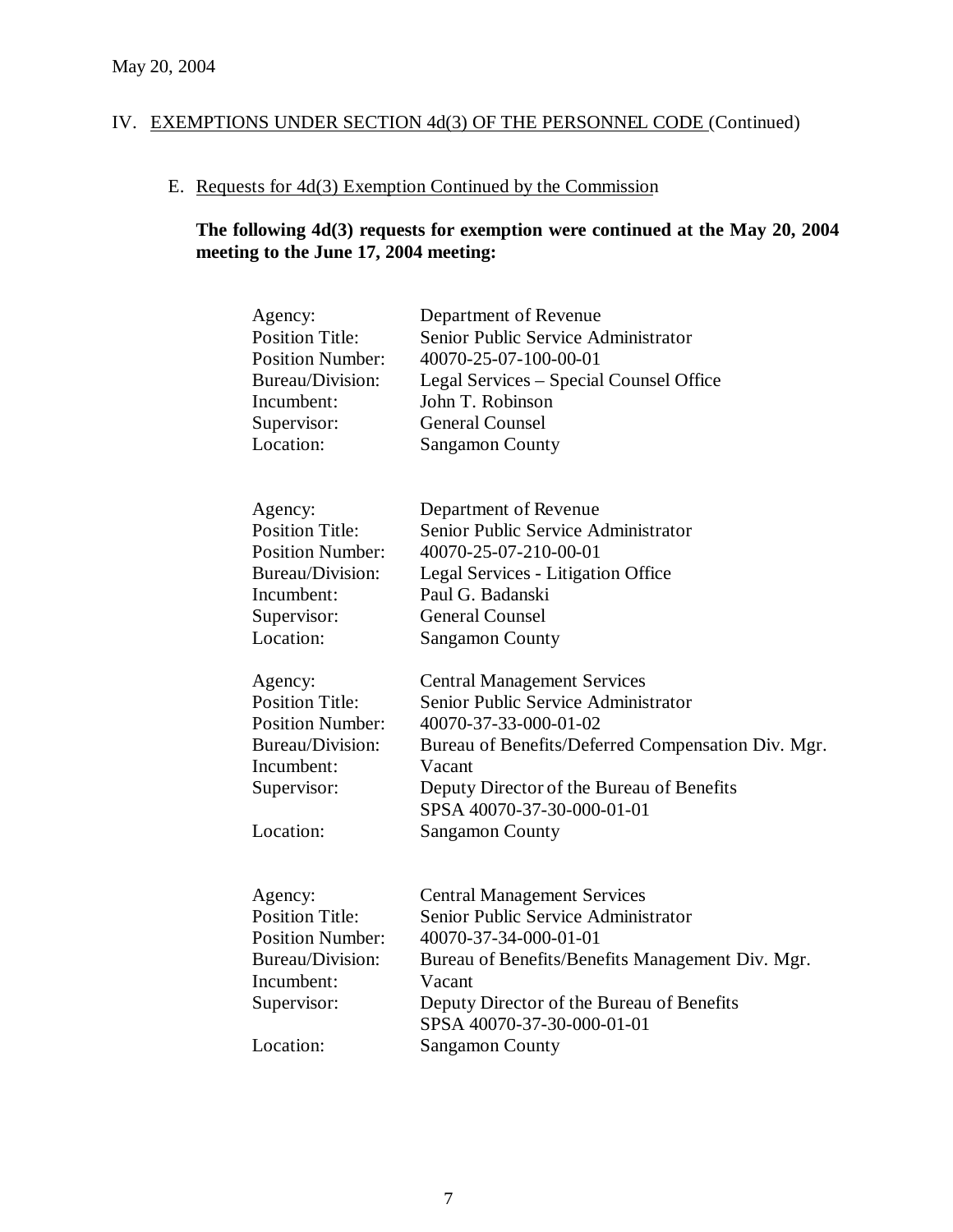# F. Requests for 4d(3) Exemption Approved by the Commission

# **The following 4d(3) requests for exemption were approved at the May 20, 2004 meeting:**

| Agency:                 | Department of Revenue                      |
|-------------------------|--------------------------------------------|
| <b>Position Title:</b>  | Senior Public Service Administrator        |
| <b>Position Number:</b> | 40070-25-07-120-00-02                      |
| <b>Bureau/Division:</b> | Legal Services – Sales/Excise Taxes Office |
| Incumbent:              | Vacant                                     |
| Supervisor:             | <b>General Counsel</b>                     |
| Location:               | <b>Sangamon County</b>                     |
| Agency:                 | Illinois Department of Revenue             |
| <b>Position Title:</b>  | Senior Public Service Administrator        |
| <b>Position Number:</b> | 40070-25-07-140-30-01                      |
| Bureau/Division:        | Legal Services – Property Tax Law Office   |
| Incumbent:              | Vacant                                     |
| Supervisor:             | <b>General Counsel</b>                     |
| Location:               | <b>Sangamon County</b>                     |
| Agency:                 | Illinois Department of Agriculture         |
| <b>Position Title:</b>  | Senior Public Service Administrator        |
| <b>Position Number:</b> | 40070-11-11-000-00-01                      |
| Bureau/Division:        | Bureau of Building and Grounds             |
| Incumbent:              | Vacant                                     |
| Supervisor:             | <b>Assistant Director</b>                  |
| Location:               | <b>Sangamon County</b>                     |
| Agency:                 | <b>Central Management Services</b>         |
| <b>Position Title:</b>  | Senior Public Service Administrator        |
| <b>Position Number:</b> | 40070-37-00-000-16-01                      |
| Bureau/Division:        | Director's Office                          |
| Incumbent:              | Vacant                                     |
| Supervisor:             | Director                                   |
| Location:               | <b>Cook County</b>                         |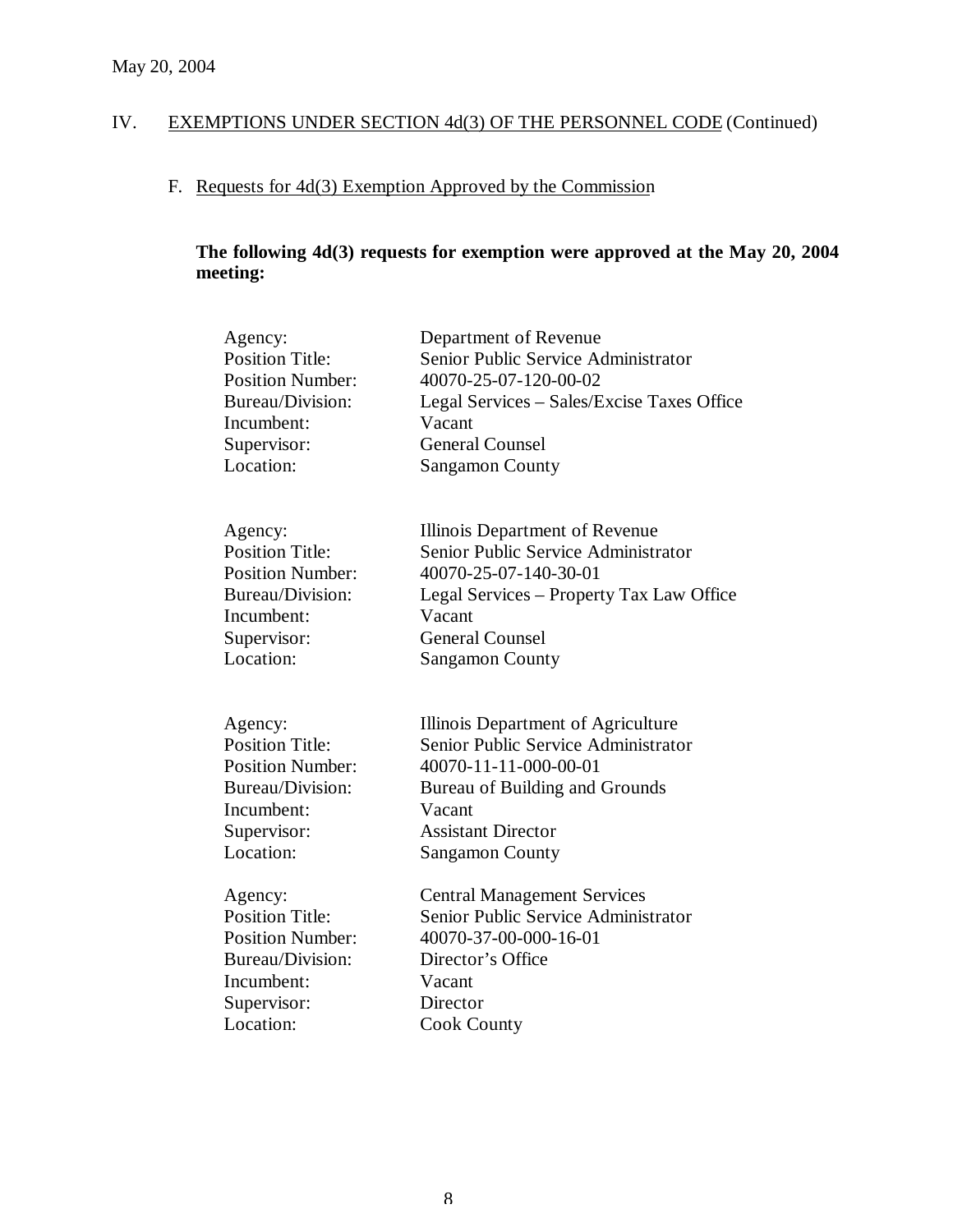| Agency:<br><b>Position Title:</b><br><b>Position Number:</b><br>Bureau/Division:<br>Incumbent: | <b>Central Management Services</b><br>Senior Public Service Administrator<br>40070-37-60-000-01-16<br><b>Bureau of Property Management</b><br>Vacant |
|------------------------------------------------------------------------------------------------|------------------------------------------------------------------------------------------------------------------------------------------------------|
| Supervisor:<br>Location:                                                                       | Deputy Director - SPSA - 40070-37-60-000-01-02<br><b>Cook County</b>                                                                                 |
| Agency:<br><b>Position Title:</b>                                                              | <b>Central Management Services</b><br>Senior Public Service Administrator                                                                            |
| <b>Position Number:</b>                                                                        | 40070-37-60-000-01-18                                                                                                                                |
| Bureau/Division:                                                                               | <b>Bureau of Property Management</b>                                                                                                                 |
| Incumbent:                                                                                     | Vacant                                                                                                                                               |
| Supervisor:                                                                                    | Deputy Director – SPSA – 40070-37-60-000-01-02                                                                                                       |
| Location:                                                                                      | <b>Cook County</b>                                                                                                                                   |
| Agency:                                                                                        | Illinois Department of Corrections                                                                                                                   |
| <b>Position Title:</b>                                                                         | Senior Public Service Administrator                                                                                                                  |
| <b>Position Number:</b>                                                                        | 40070-29-10-000-00-01                                                                                                                                |
| Bureau/Division:                                                                               | School District 428                                                                                                                                  |
| Incumbent:                                                                                     | Vacant                                                                                                                                               |
| Supervisor:                                                                                    | Director                                                                                                                                             |
| Location:                                                                                      | <b>Sangamon County</b>                                                                                                                               |
| Agency:                                                                                        | Illinois Department of Employment Security                                                                                                           |
| <b>Position Title:</b>                                                                         | Senior Public Service Administrator                                                                                                                  |
| <b>Position Number:</b>                                                                        | 40070-44-10-000-00-01                                                                                                                                |
| <b>Bureau/Division:</b>                                                                        | Administration                                                                                                                                       |
| Incumbent:                                                                                     | Vacant                                                                                                                                               |
| Supervisor:                                                                                    | Director                                                                                                                                             |
| Location:                                                                                      | <b>Cook County</b>                                                                                                                                   |
| Agency:                                                                                        | Illinois Department of Human Services                                                                                                                |
| <b>Position Title:</b>                                                                         | Senior Public Service Administrator                                                                                                                  |
| <b>Position Number:</b>                                                                        | 37015-10-09-100-00-29                                                                                                                                |
| Division: Office of Latino Affairs                                                             |                                                                                                                                                      |
| Incumbent:                                                                                     | Vacant                                                                                                                                               |
| Supervisor:                                                                                    | Director, Office of Latino Affairs                                                                                                                   |
| Location:                                                                                      | <b>Cook County</b>                                                                                                                                   |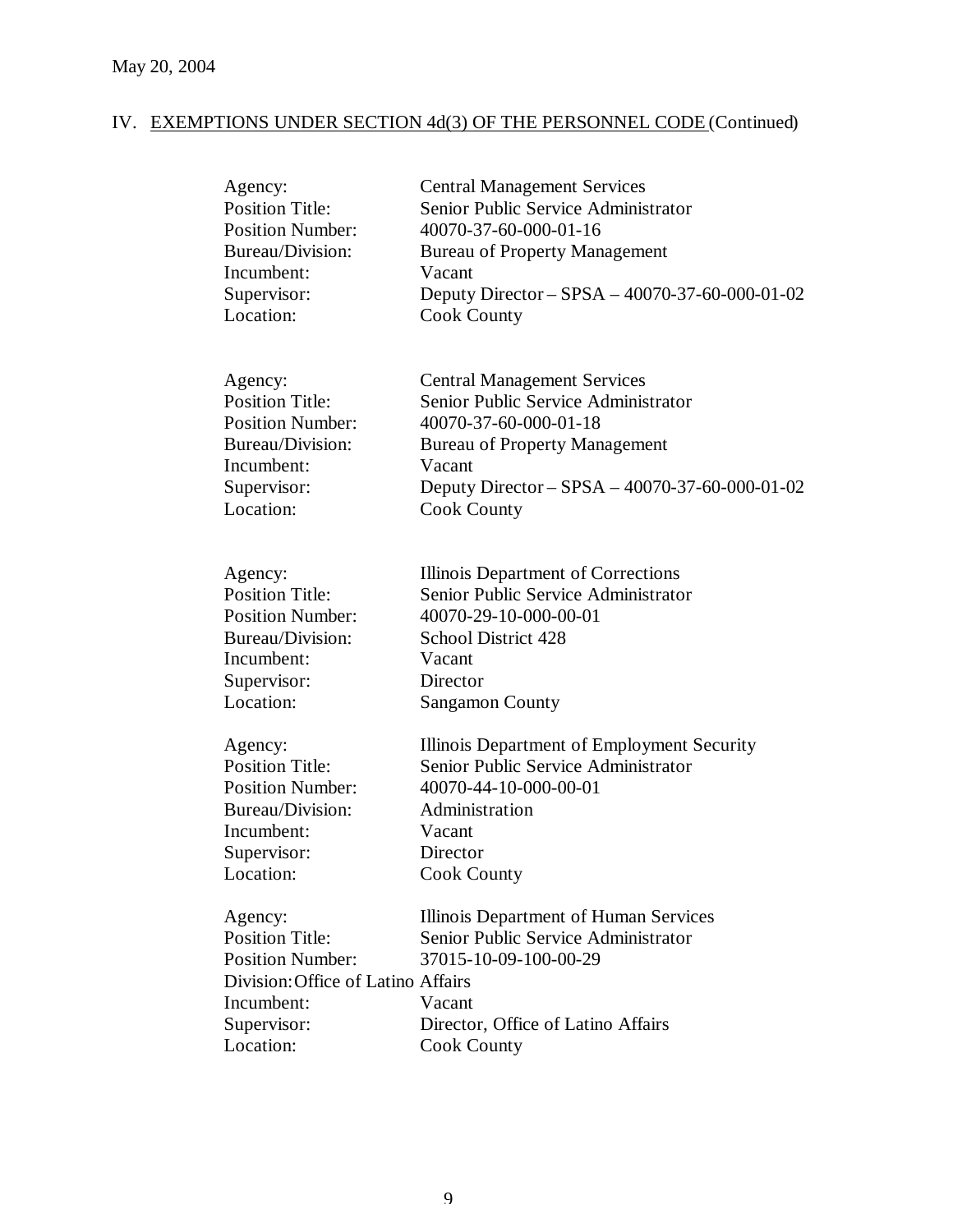## V. MOTION TO GO INTO EXECUTIVE SESSION

## **IT WAS MOVED BY COMMISSIONER RICHARDS, SECONDED BY COMMISSIONER BUKRABA AND THE MOTION UNANIMOUSLY ADOPTED TO HOLD AN EXECUTIVE SESSION TO CONSIDER APPEALS OF DISMISSAL FILED WITH THE COMMISSION.**

#### VI. RECONVENE MEETING

Upon due and proper notice the regular meeting of the Illinois Civil Service Commission was reconvened at 425  $\frac{1}{2}$  South Fourth, Springfield, Illinois, at 11:17 a.m.

Present: Chris Kolker, Chairman; George E. Richards, Betty Bukraba and Raymond W. Ewell (via telephone), Commissioners; Daniel Stralka, Andrew Barris and Linda Fleming of the Commission staff. Commissioner Barbara J. Peterson was not present.

## VII. AMENDMENTS IN CLASS SPECIFICATIONS

#### A. Comments on Class Specifications

The following class titles were submitted for abolishment by the Director of Central Management Services:

| <b>Current Position Title</b>     | <b>Proposed Position Title</b> |
|-----------------------------------|--------------------------------|
| <b>Compliance Officer Trainee</b> | Abolish                        |
| <b>Gambling Officer Trainee</b>   | Abolish                        |

?? Commission staff member Andrew Barris informed the Commission that these positions have been vacant since 1988 and 1990 respectively.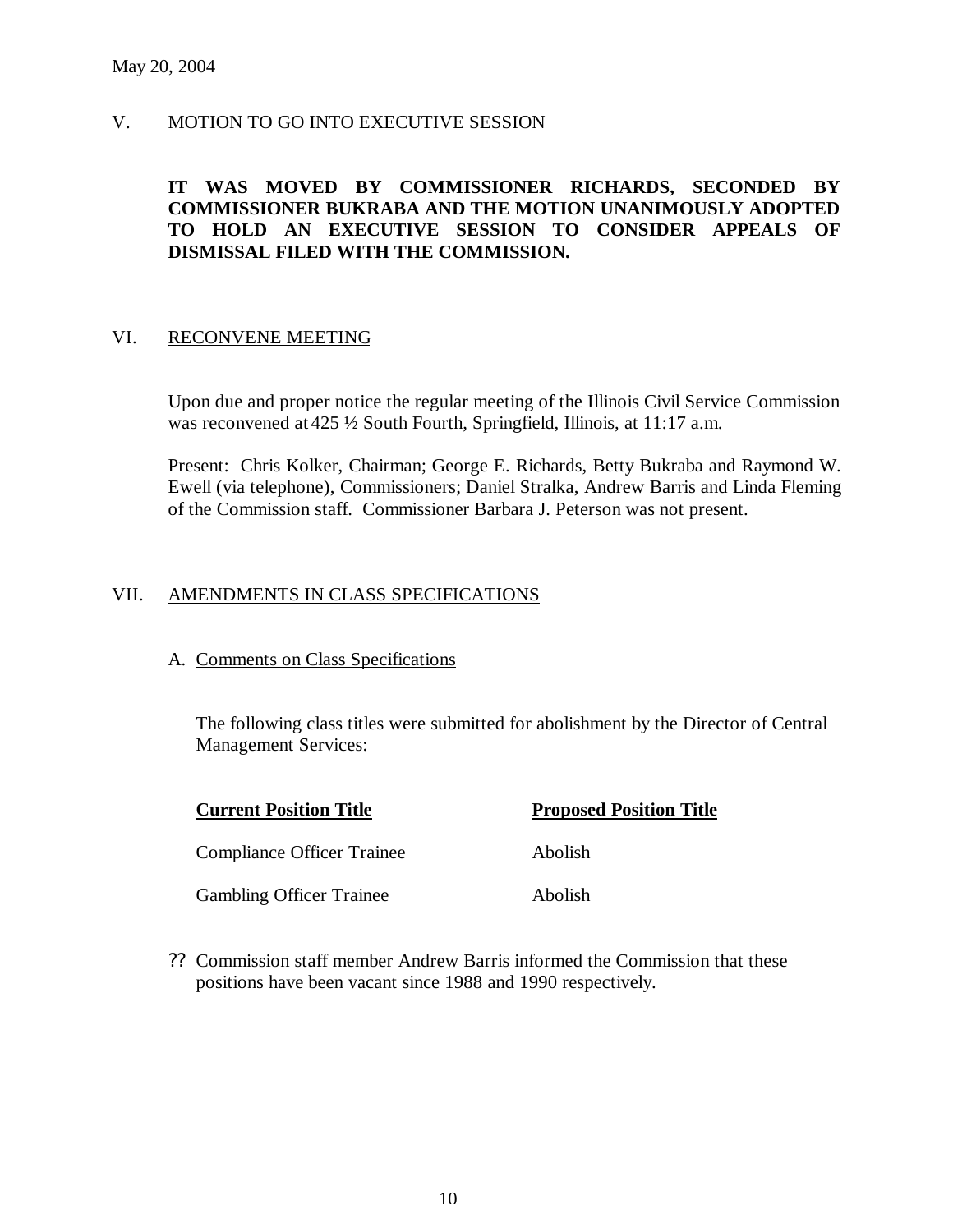VII. AMENDMENTS IN CLASS SPECIFICATIONS (Continued)

## **IT WAS MOVED BY COMMISSIONER RICHARDS, SECONDED BY COMMISSIONER BUKRABA AND THE MOTION UNANIMOUSLY ADOPTED TO ABOLISH THE FOLLOWING CLASSES EFFECTIVE JUNE 1, 2004.**

Compliance Officer Trainee

Gambling Officer Trainee

**IT WAS MOVED BY COMMISSIONER BUKRABA AND SECONDED BY COMMISSIONER RICHARDS AND THE MOTION UNANIMOUSLY ADOPTED TO DISAPPROVE ANY CLASS SPECIFICATIONS RECEIVED BY THE COMMISSION STAFF NOT CONTAINED IN THIS REPORT TO ALLOW ADEQUATE STUDY.**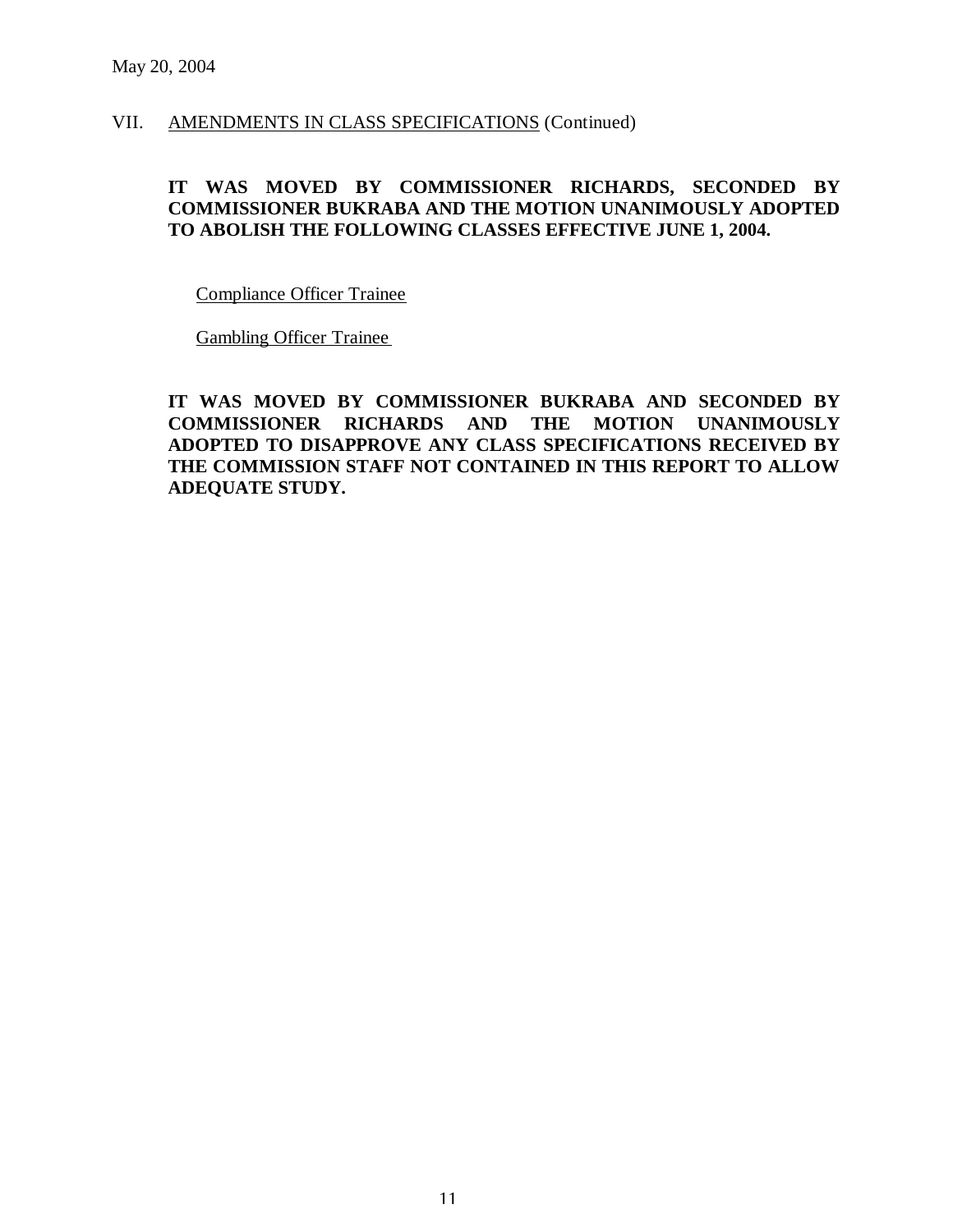#### VIII. NON-MERIT APPOINTMENT REPORT

The Personnel Code permits non-merit appointments for a limited period of time, i.e., emergency appointments shall not exceed 60 days and shall not be renewed, and positions shall not be filled on a temporary or provisional basis for more than six months out of any twelve-month period. Consecutive non-merit appointments are not violative of the Code, however, they do present a possible evasion of merit principles and should be monitored. Set forth below is the number of consecutive non-merit appointments made by each department. These statistics are from the Department of Central Management Services consecutive non-merit report as of April 30, 2004.

|                                    | 3/31/04 | 4/30/04 |
|------------------------------------|---------|---------|
| Agriculture                        |         |         |
| <b>Central Management Services</b> | 9       | 13      |
| Comm. & Econ. Opportunity          |         | 2       |
| <b>Emergency Management Agency</b> | 0       |         |
| <b>Environmental Protection</b>    |         | 2       |
| <b>Historic Preservation</b>       |         | 3       |
| Human Rights.                      |         |         |
| <b>Natural Resources</b>           | Ÿ       | 30      |
| Public Aid                         | 4       | 5       |
| Revenue                            | 3       | 3       |
| <b>State Retirement Systems</b>    |         |         |
| Transportation                     | 12      |         |
| <b>Veterans Affairs</b>            |         |         |
| Totals                             | 42      |         |

## IX. APPEALS TERMINATED WITHOUT DECISION

#### ?? **RULE VIOLATION**

#### **DA-79-04**

|           | Respondent   Ronald Matrisciano | <b>Appeal Date</b>   | 12-29-03           |
|-----------|---------------------------------|----------------------|--------------------|
| Agency    | Corrections                     | <b>Decision Date</b> | $4 - 21 - 04$      |
| Charge    | <b>Rule Violation</b>           | <b>ALJ</b>           | Daniel Stralka     |
| Rule      | <b>Violation of Personnel</b>   | Recommended          | Appeal Upheld; ALJ |
| Violation | Code and Rules with             | Decision             | found that a rule  |
|           | respect to filling              |                      | violation had been |
|           | vacancies within                |                      | committed.         |
|           | agency.                         |                      |                    |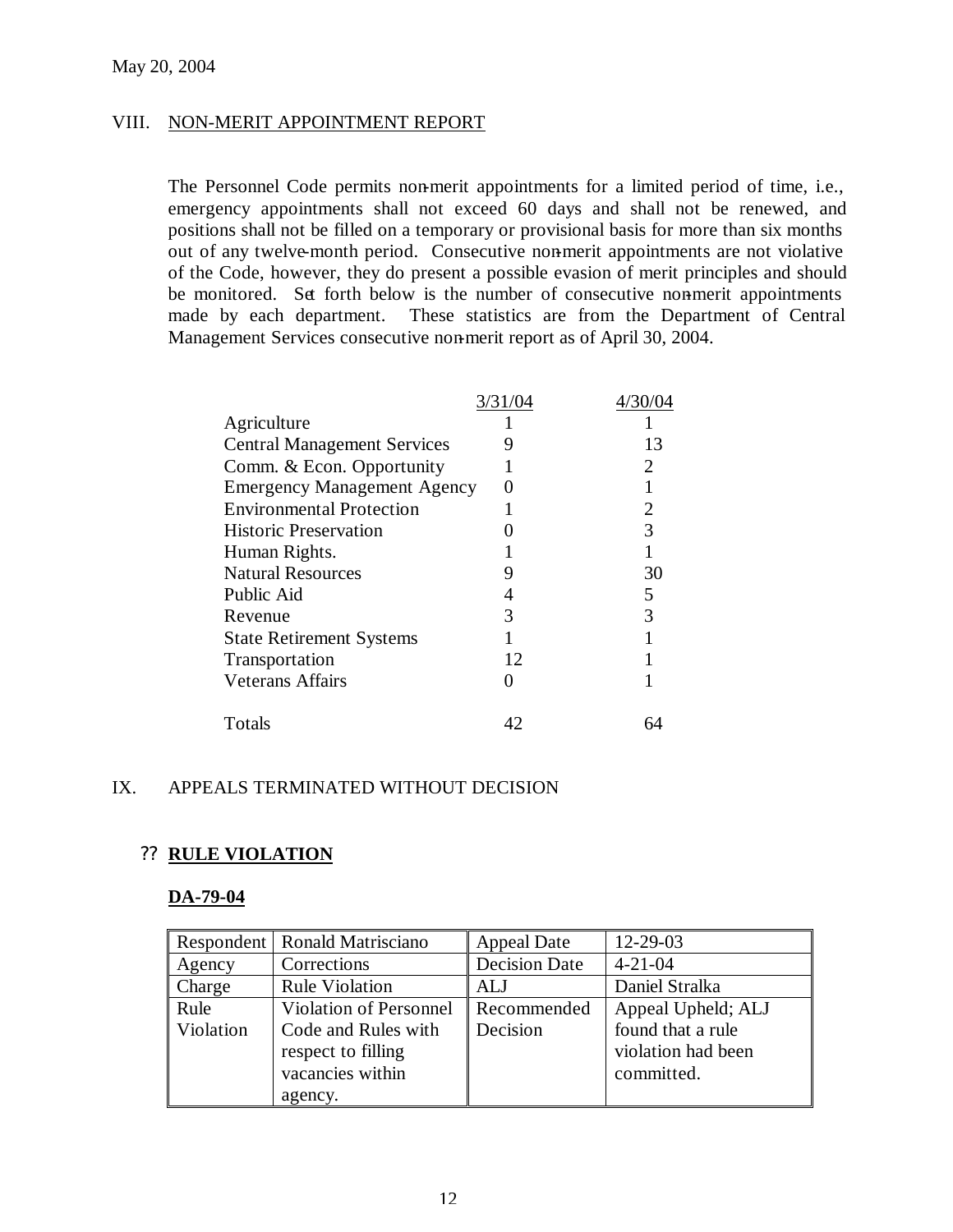## IX. APPEALS TERMINATED WITHOUT DECISION (Continued)

## **IT WAS MOVED BY COMMISSIONER EWELL, SECONDED BY COMMISSIONER BUKRABA AND THE MOTION UNANIMOUSLY ADOPTED TO CONTINUE THE ABOVE MATTER UNTIL THE NEXT COMMISSION MEETING TO BE HELD JUNE 17, 2004.**

## ?? **RULE VIOLATION**

#### **RV-68-04**

|           | Respondent   Angela Aye Tin | <b>Appeal Date</b>   | $11 - 14 - 04$        |
|-----------|-----------------------------|----------------------|-----------------------|
| Agency    | <b>EPA</b>                  | <b>Decision Date</b> | $4 - 20 - 04$         |
| Charge    | <b>Rule Violation</b>       | ALJ                  | Daniel Stralka        |
| Rule      | Failure to notify           | Recommended          | Appeal dismissed. ALJ |
| Violation | Respondent of intent        | Decision             | found that the        |
|           | not to renew term           |                      | Commission does not   |
|           | appointment.                |                      | have jurisdiction.    |

**IT WAS MOVED BY COMMISSIONER RICHARDS, SECONDED BY COMMISSIONER BUKRABA, AND BY ROLL CALL VOTE, THE MOTION UNANIMOUSLY ADOPTED TO AFFIRM THE RECOMMENDATION OF THE ADMINISTRATIVE LAW JUDGE THAT THE COMMISSION IS WITHOUT JURISDICTION TO CONSIDER THE APPEAL OF THE RESPONDENT ANGELA AYE TIN.**

# ?? **LAYOFF APPEAL**

#### **LA-9-04**

|           | Respondents   Bradley Shields and | <b>Appeal Date</b>   | $8 - 1 - 04$           |
|-----------|-----------------------------------|----------------------|------------------------|
|           | Eric Plott                        |                      |                        |
| Agency    | DOC                               | <b>Decision Date</b> | $3 - 15 - 04$          |
| Charge    | <b>Rule Violation</b>             | ALJ                  | Daniel Stralka         |
| Rule      | Respondents contend               | Recommended          | Appeal dismissed. ALJ  |
| Violation | that layoff was in                | Decision             | found that a rule      |
|           | violation of Personnel            |                      | violation had not been |
|           | Code and Rules.                   |                      | committed.             |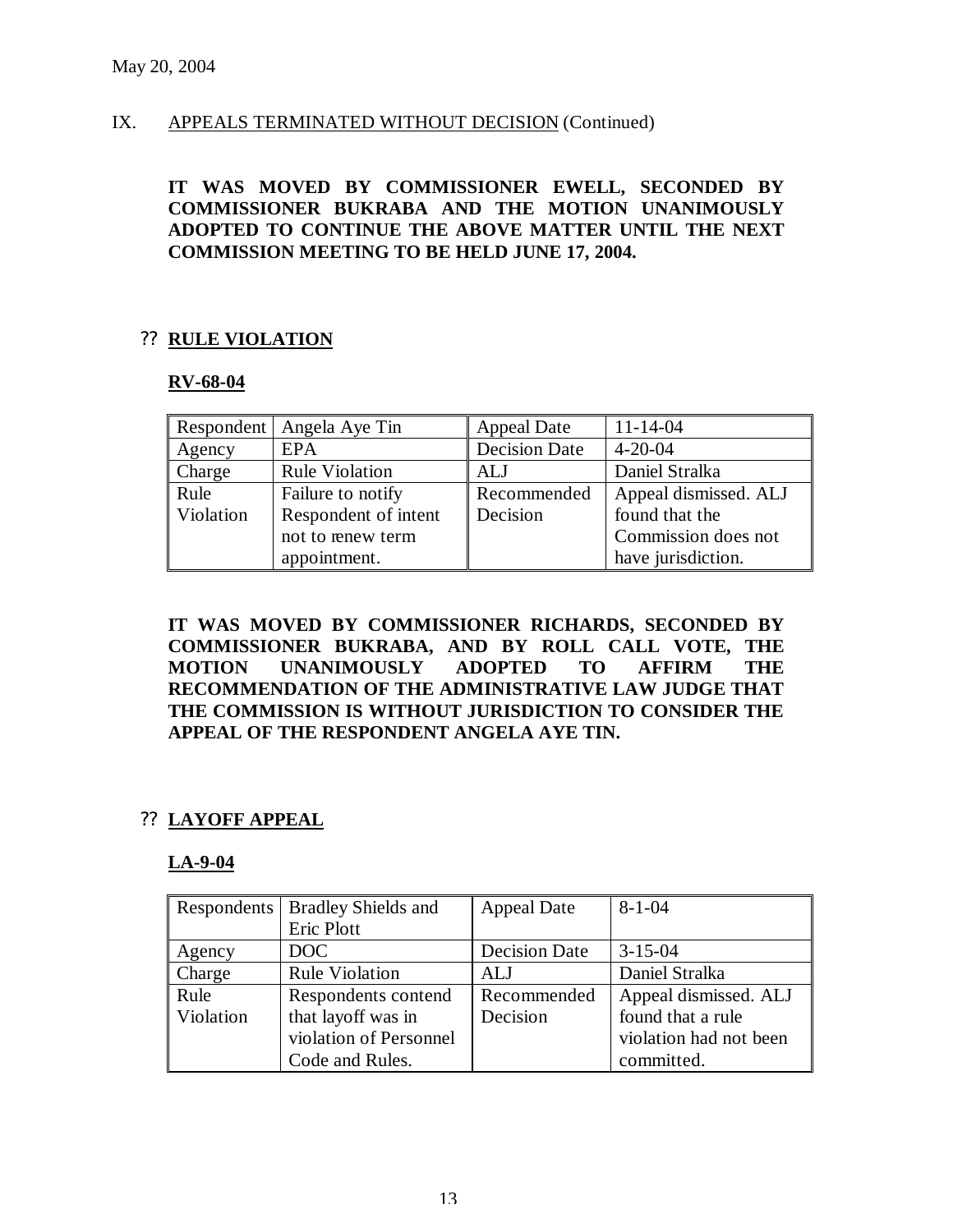## XI. APPEALS TERMINATED WITHOUT DECISION (Continued)

**IT WAS MOVED BY COMMISSIONER RICHARDS, SECONDED BY COMMISSIONER BUKRABA AND BY ROLL CALL VOTE THE MOTION UNANIMOUSLY ADOPTED TO CONCUR WITH THE STAFF RECOMMENDATION THAT NO VIOLATION OF THE PERSONNEL CODE OR RULES OCCURRED AS ALLEGED BY THE RESPONDENTS, BRADLEY SHIELDS AND ERIC PLOTT.**

#### ?? **SUSPENSION**

#### **S-73-04**

|            | Respondent   Fernando Salazar | <b>Appeal Date</b>   | $11 - 19 - 03$       |
|------------|-------------------------------|----------------------|----------------------|
| Agency     | <b>DCFS</b>                   | <b>Decision Date</b> | $4 - 27 - 04$        |
| Discipline | 30 day suspension             | ALJ                  | <b>Leonard Sacks</b> |
| Charges    | <b>Failure to Perform</b>     | Recommended          | Appeal dismissed.    |
|            | Duties; Failure to            | Decision             |                      |
|            | <b>Follow Supervisory</b>     |                      |                      |
|            | Instructions; Misuse of       |                      |                      |
|            | <b>State Equipment</b>        |                      |                      |

**IT WAS MOVED BY COMMISSIONER RICHARDS, SECONDED BY COMMISSIONER BUKRABA AND BY ROLL CALL VOTE THE MOTION UNANIMOUSLY ADOPTED TO AFFIRM THE RECOMMENDATION OF THE ADMINISTRATIVE LAW JUDGE TO DISMISS THE APPEAL OF THE RESPONDENT, FERNANDO SALAZAR.**

# ?? **GEOGRAPHICAL TRANSFER**

#### **GT-77-04**

|            | <b>Respondent</b> Juliann Heminghouse | <b>Appeal Date</b>   | $12 - 1 - 03$              |
|------------|---------------------------------------|----------------------|----------------------------|
| Agency     | <b>State Fire Marshal</b>             | <b>Decision Date</b> | $12 - 24 - 04$             |
| Action     | <b>Geographical Transfer</b>          | ALJ                  | Daniel Stralka             |
| Allegation | <b>Transfer of Position</b>           | Recommended          | Appeal dismissed.          |
|            | From Sangamon to                      | Decision             | Transfer withdrawn by      |
|            | <b>Cook County Violated</b>           |                      | <b>State Fire Marshal.</b> |
|            | <b>Personnel Rules</b>                |                      |                            |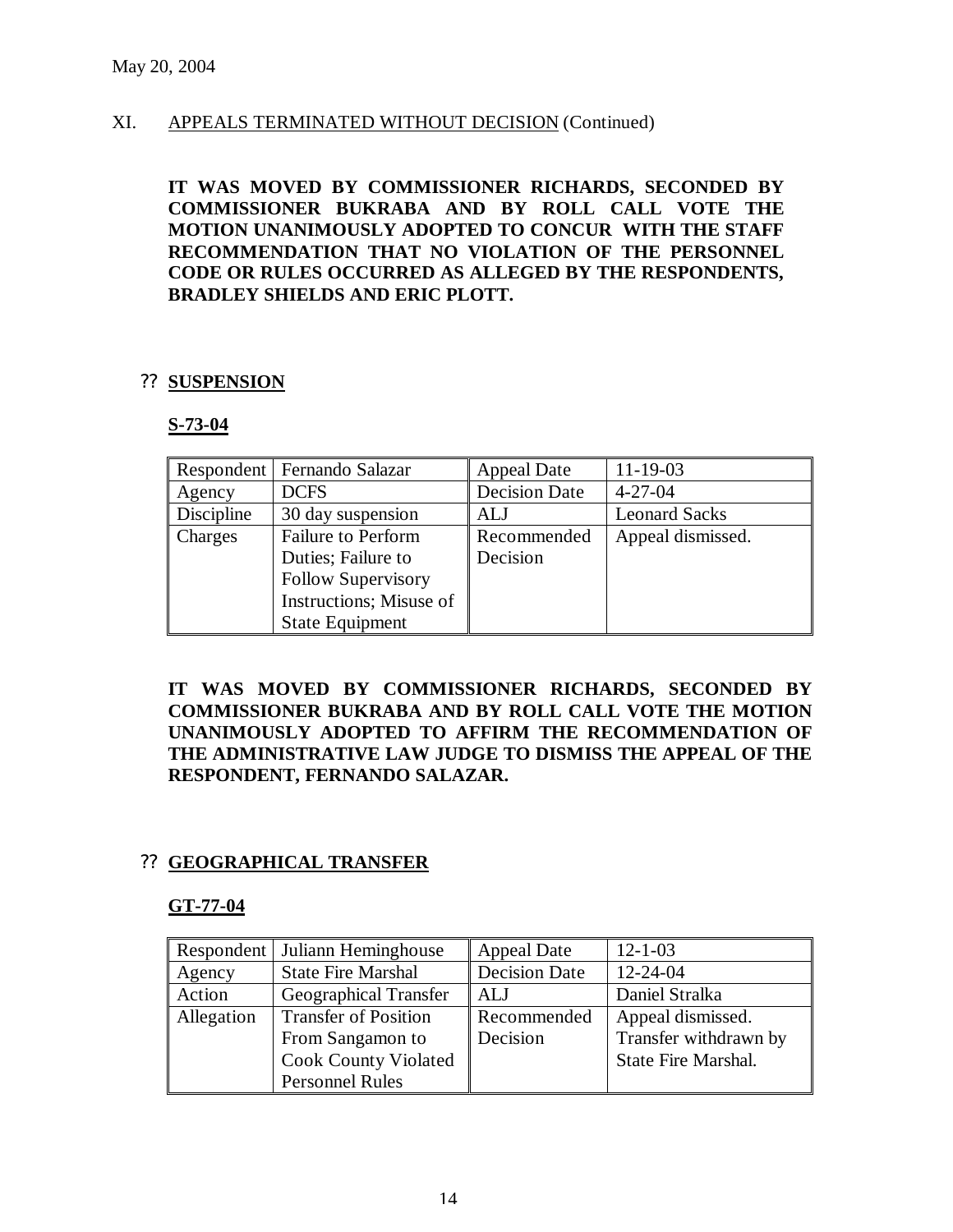## X. APPEALS TERMINATED WITHOUT DECISION (Continued)

## **IT WAS MOVED BY COMMISSIONER RICHARDS, SECONDED BY COMMISSIONER BUKRABA AND BY ROLL CALL VOTE THE MOTION UNANIMOUSLY ADOPTED TO AFFIRM THE RECOMMENDATION OF THE ADMINISTRATIVE LAW JUDGE AND DISMISS THE APPEAL OF THE RESPONDENT, JULIANN HEMINGHOUSE.**

#### XI. STAFF REPORT

- ?? Executive Director Daniel Stralka reported that the Commission's appropriation hearing before the House General Services Appropriation Committee held on April 28, 2004 went well. The FY04 supplemental appropriation request to ensureadequate funding for the remainder of this fiscal year remains pending.
- ?? Director Stralka advised that during the past month Sandy Guppy has attended several fiscal and financial seminars on matters beneficial to the Commission and staff. Attention was drawn to the two-sided copies of agenda materials for this month's meeting.
- ?? In keeping with the Commission's goal to increase automation throughout the office, Executive Director Stralka reported that after Sandy Guppy checked with the Comptroller's Office concerning the possibility of automating the Commission's invoice vouchers, the cost for doing so would be approximately \$100.00 per month. It was their opinion that this was cost prohibitive.
- ?? Executive Director Daniel Stralka, with the assistance of Andrew Barris, advised the Commission of their progress in their investigation of Rule 11. Assistant Director Barris is currently reviewing minutes of the Commission meetings for precedent from the past 20 years and Director Stralka has been conducting an inquiry into other states' practices in regard to their 4d(3) decision making process.
- ?? Executive Director Daniel Stralka informed the Commission that the content for the Civil Service Commission's official web site has been submitted to Central Management Services and should be up and running July 1, 2004. Director Stralka indicated he requested an "under construction" sign be posted at our site until July 1, 2004, but as of this date, no such posting has been made.
- ?? Executive Director Stralka advised the Commission that the current office copy machine is 11 years old and that after September of this year, Xerox will no longer be supplying parts for repair on this particular machine.